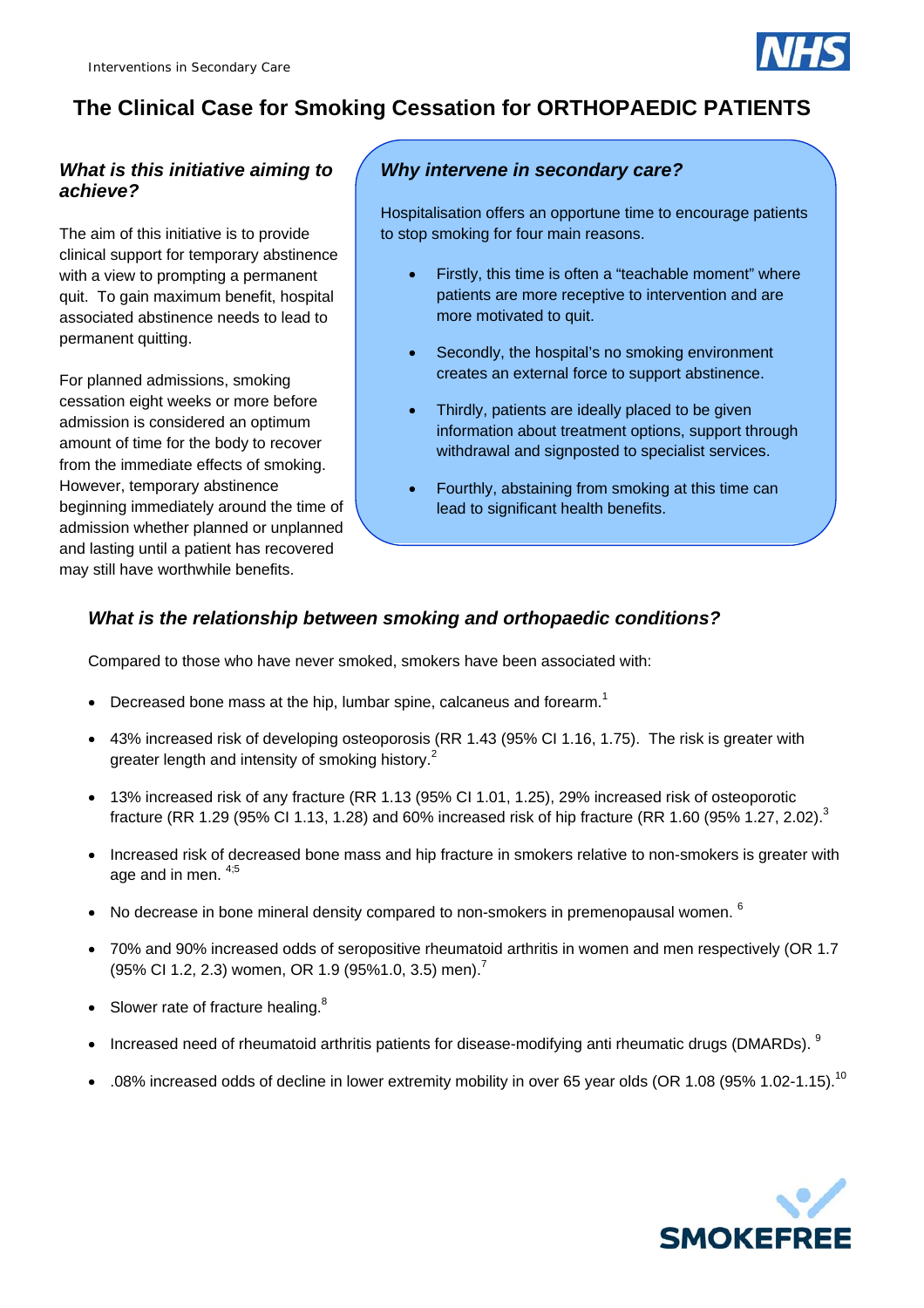

### *What are the health benefits of quitting for orthopaedic patients?*

Successful quitting will not only benefit a patient's long term health by reducing the risk of developing other disease <sup>11</sup>, smoking abstinence may also help a patient recover quicker by eliminating the acute effects of smoking on the body and smoking cessation has also been associated with improved orthopaedic outcomes.

### **Main acute effects of smoking on the body (estimated time of recovery, if known)**

- Increase in sympathetic tone leading to increase in blood pressure, heart rate and peripheral vasoconstriction leading to an increased demand for oxygen and cardiac function.  $12$  (24-48 hrs)
- Formation of carboxyhaemoglobin leading to reduction in oxygen delivery to the tissues.  $^{13}$  (8-24 hrs)
- Formation of carboxymyoglobin leading to reduction in oxygen storage in the muscles  $14$  (8-24hrs)
- Increase in red blood cell production which leads to increase in blood viscosity, a decrease in tissue perfusion, a decrease in oxygen delivery to the tissues and potentiation of thrombotic process. <sup>15;16</sup>
- Hypersecretion of mucus, narrowing of the small airways, decrease in ciliary function and change in mucus rheology leading to a decrease in mucociliary transport  $15,16$  (12-72 hours)
- Changes in functioning of a range of immune cells (pro- and anti-inflammatory cytokines, white blood cells, immunoglobulins) which lead to decreased immunity and are associated with atherosclerosis<br>15:16<br>(Awash Omaath  $(1$ week-2 months)
- Induction of hepatic enzymes which increases drug metabolism through both pharmacokinetic and pharmacodynamic mechanisms <sup>17</sup> (6-8 weeks)

### **Health benefits associated with smoking cessation for orthopaedic patients**

- Smoking cessation has been associated with an increased bone mineral density at the femoral trochanter and total hip in post menopausal women after 1 year. <sup>18</sup>
- Smoking cessation reduces the risk of hip fracture in women, although in a large cohort study this benefit was not manifest until after 10 years.<sup>19</sup>
- Smoking cessation has been associated with a reduced risk of developing rheumatoid arthritis in women, with the risk reducing to that of a non-smoker after 10 years of cessation.<sup>20</sup>
- Smoking cessation for 6 months or more after posterior instrumented spinal fusion decreased the rate of non-union compared to those who continued to smoke.<sup>21</sup>

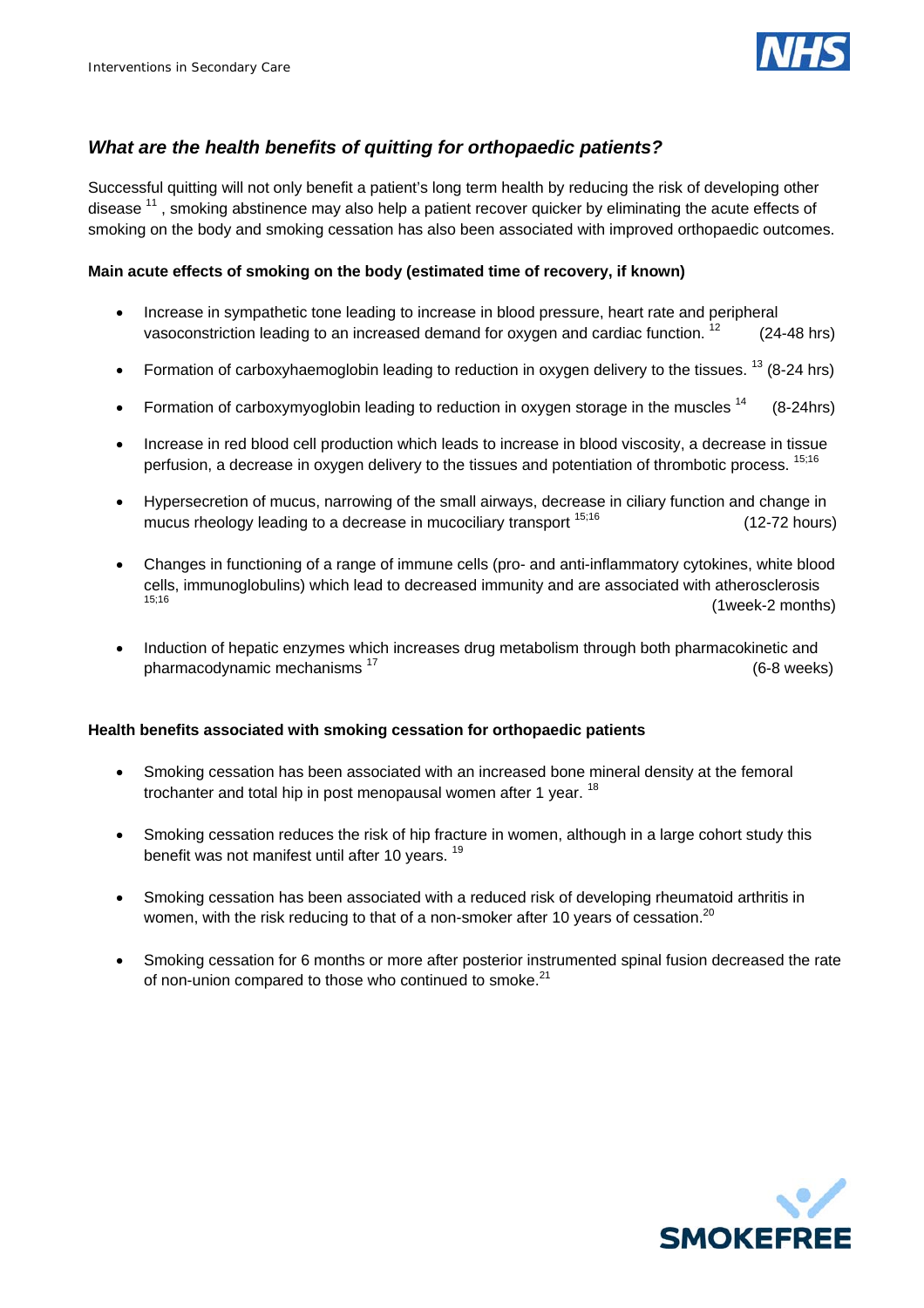

# *The 3A's*

## *How to approach smoking cessation with patients*

Smoking cessation interventions have been proven effective for hospitalised patients regardless of admitting diagnosis.<sup>22</sup> Interventions for hospitalised patients increase the rate of long term quitting if they include regular behavioural support and pharmacotherapy that is continued at least 1 month after discharge.

The DH guidance, "Stop Smoking Interventions in Secondary Care", <sup>23</sup> is designed to be practical for busy healthcare professionals and outlines a care pathway for supporting smoking cessation that can be adopted for orthopaedic patients. In essence, the care pathway incorporates a very brief intervention using the 3A's:

**ASK** and record smoking status

**ADVISE** the patient of the personal health benefits of quitting

**ACT** on the patient response

- -prescribe NRT for patients in withdrawal
- -monitor withdrawal and adjust pharmacotherapy accordingly
- -refer to local NHS Stop Smoking Service

## *How was this information sheet put together?*

This information is a summary of the current scientific evidence on the association between cigarette smoking and orthopaedic outcomes. Studies were found by searching MEDLINE and EMBASE using combined exploded subject headings of "musculoskeletal diseases", "musculoskeletal physiological phenomena" and "tobacco use cessation" from 01/1990 – 10/2009 and by searching the Report of the US surgeon general on the health benefits of smoking cessation. $^{24}$  Evidence has been included in this summary from cohort studies, randomised controlled trials and reviews only.

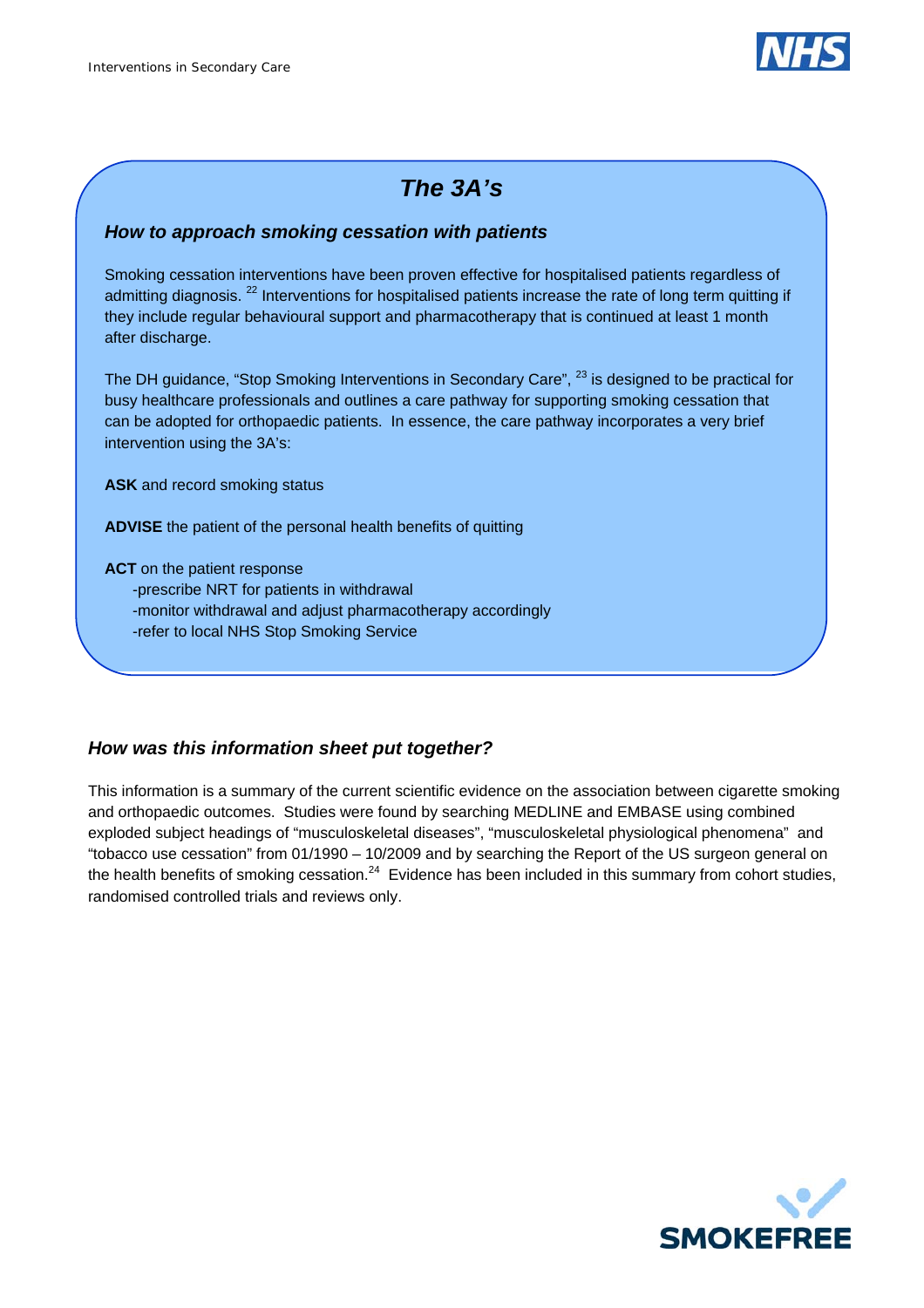

#### Reference List

- (1) Ward KD, Klesges RC. A meta-analysis of the effects of cigarette smoking on bone mineral density. Calcified Tissue International 2001; 68(5):259-270.
- (2) Costenbader KH, Feskanich D, Mandl LA, Karlson EW. Smoking intensity, duration, and cessation, and the risk of rheumatoid arthritis in women. American Journal of Medicine 2006; 119(6):503-509.
- (3) Kanis JA, Johnell O, Oden A, et al. Smoking and fracture risk: a meta-analysis. Osteoporos Int 2005; 16:155-162.
- (4) Law MR, Hackshaw AK. A meta-analysis of cigarette smoking, bone mineral density and risk of hip fracture: recognition of a major effect. BMJ 1997; 315:841-846.
- (5) Kiel DP, Zhang Y, Hannan MT, Anderson JJ, Baron JA, Felson DT. The effect of smoking at different life stages on bone mineral density in elderly men and women. Osteoporosis Int 1996; 6:240-248.
- (6) Wong PKK, Christie JJ, Wark JD. The effects of smoking on bone health. Clinical Science 2007; 113:223-241.
- (7) Stolt P, Bengtsson C, Nordmark B, Lindblad S, Lundberg I, Klareskog L et al. Quantification of the influence of cigarette smoking on rheumatoid arthritis: results from a population based case-control study, using incident cases. [Review] [41 refs]. Annals of the Rheumatic Diseases 2003; 62(9):835- 841.
- (8) Porter SE, Hanley EN. The musculoskeletal effects of smoking. J am Acad Orthop Surg 2001; 9:9-17.
- (9) Westhoff G, Rau R, Zink A. Rheumatoid arthritis patients who smoke have a higher need for DMARDs and feel worse, but they do not have more joint damage than non-smokers of the same serological group. Rheumatology 2008; 47(6):849-854.
- (10) Forrest KYZ. Correlates of decline in lower extremity performance in older women: A 10-year follow-up study. Journals of Gerontology - Series A Biological Sciences and Medical Sciences 2006; 61(11):Nov.
- (11) Doll R, Peto R, Boreham J, Sutherland I. Mortality in relation to smoking: 50 years' observations on male British doctors. BMJ 2004; 328:1519.
- (12) Warner DO. Perioperative abstinence from cigarettes: physiologic and clinical consequences. Anesthesiology 2006; 104:356-367.
- (13) Rietbrock N, Kunkel S, Worner W, Eyer P. Oxygen-dissociation kinetics in the blood of smokers and non-smokers: interaction between oxygen and carbon monoxide at the hemoglobin molecule. Nanunyn Scmiedebergs Arch Pharmacol 1992; 98:528-534.
- (14) Akrawi W, Benumof JL. A pathophysiological basis for informed preoperative smoking cessation counselling. Journal of cardiothoracic and vascular anesthesia 1997; 11(5):629-640.
- (15) Moller A, Tonnesen H. Risk reduction: perioperative smoking intervention. Best practice and research clinical anaesthesiology 2006; 20(2):237-248.
- (16) Ambrose J. The pathophysiology of cigareet smoking and cardiovascular disease. Journal of the American College of Cardiology 2004; 43(10):1731-1737.
- (17) Zevin S, Benowitz NL. Drug interactions with tobacco smoking. An update. Clinical Pharmacokinetics 1999; 36(6):425-438.
- (18) Oncken C, Prestwood K, Kleppinger A, Wang Y, Cooney J, Raisz L. Impact of smoking cessation on bone mineral density in postmenopausal women. Journal of Women's Health 2006; 15(10):1141-1150.